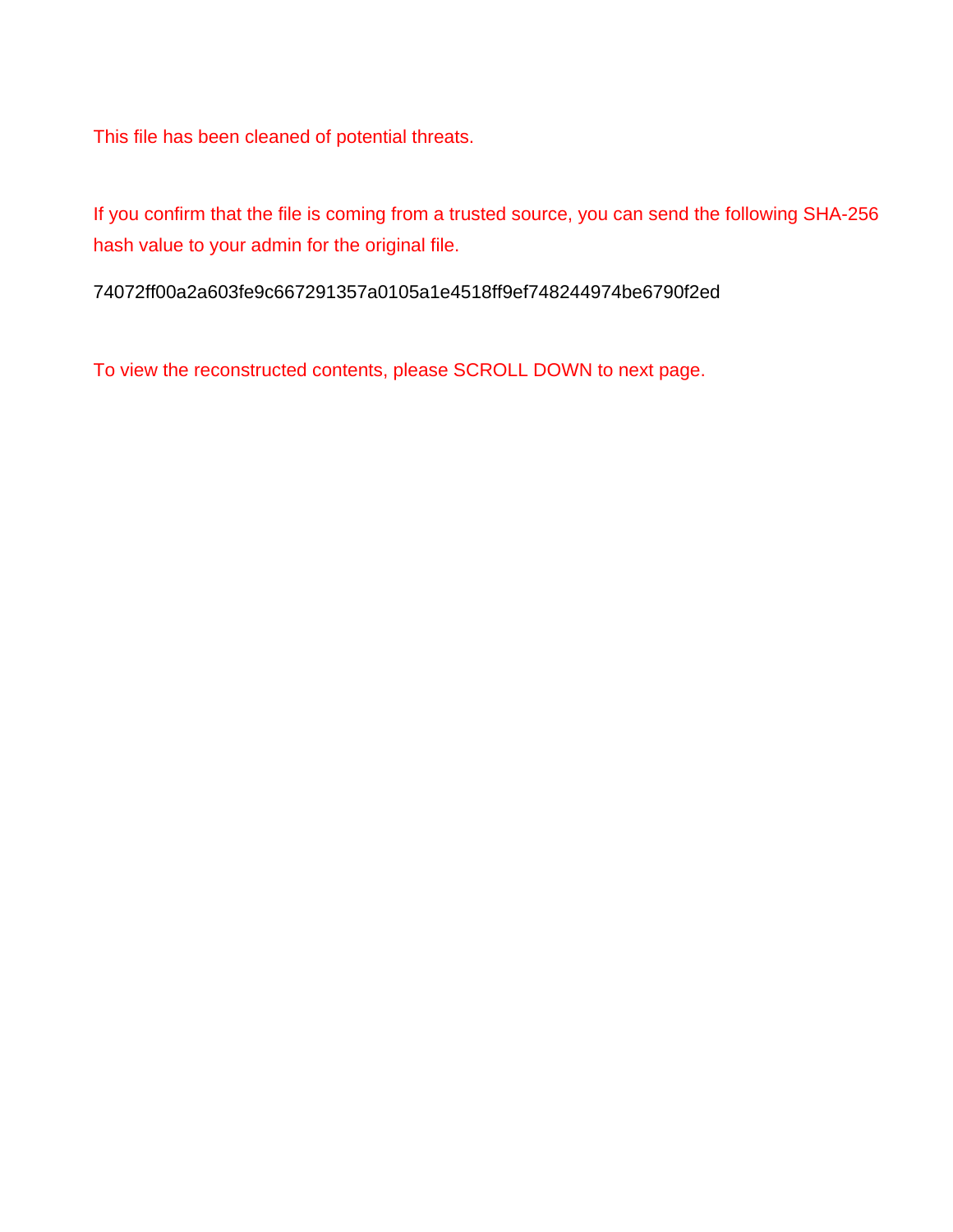# **Program and Courses Specifications for MD Hepatology Medicine**

## **A-Administrative Information**

**14. Program Title:** M.D in Hepatology medicine

**15. Award / degree:** M.D in Hepatology medicine

**16. Program type:** single

**17. Department responsible:** Hepatology medicine department

**18. Coordinator:** prof.dr.Eman Rewesha

**19 . Date of most recent approval of program specification by the Institute council:2011**

## **B-Professional Information:**

## **1-Program Aims:**

1-a) Be oriented to the causation, pathogenesis, clinical features, diagnosis, management,and control of infectious diseases of hepatobiliary system.

1-b) Be oriented to the causation, pathogenesis, clinical features, diagnosis, management,and control of hepatological and gastrointestinal diseases.

1-c) Know the line of treatment and prophylaxis of each disease.

1-d) Be well-experienced to the basic interventions at the field of hepatology and gastroenterology as endoscopy and ultrasonography as well as their updates.

## **2-Intended Learning Outcomes (ILOs) for program a- Knowledge and Understanding:**

By the end of the program, the students should be able to:

**a-1)** Recognize the updates in viral, bacterial and parasitic diseases of hepatobiliary system.

**a-2)** Discuss on evidence bases the laboratory diagnostic tests for infectious diseases of hepatobiliary system.

**a-3)** Identify the new trends in anti-microbial chemotherapy.

**a-4)** Clarify the advances in the pathogenesis, the clinical features, diagnosis,management, and control of the major hepatic diseases

**a-5)** Define the updates in vaccines.

**a-6)** Identify the advances in the basic physiology of immune system as well as GIT & liver physiology.

**a-7)** Describe in details the causation, pathogenesis, clinical features, diagnosis,management, and control of hepatological and gastrointestinal diseases.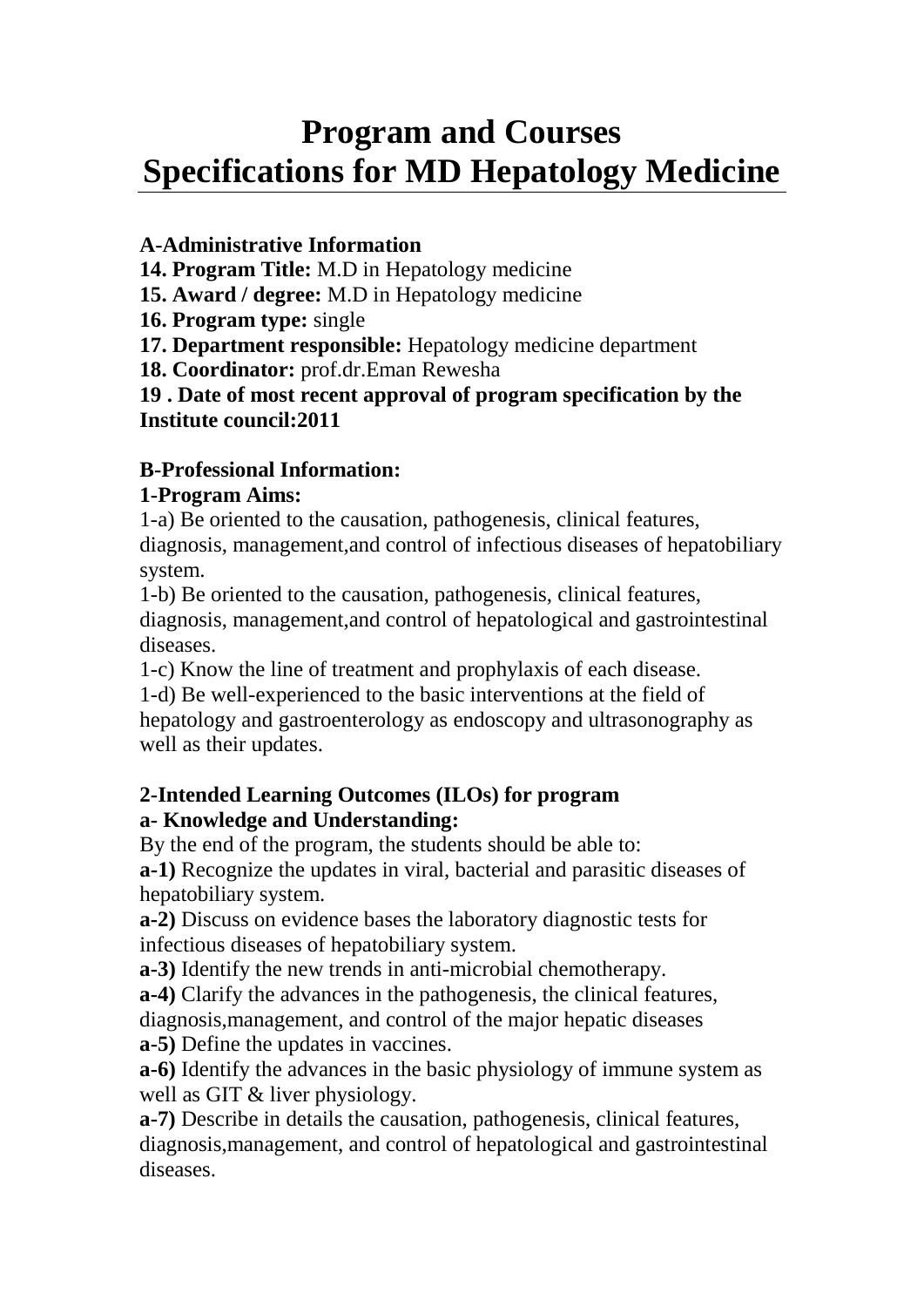**a-8)** Describe the basic sciences about GIT endoscopy and their updated applications.

**a-9)** Approve the ethical and legal principles of medical and professional practice.

**a-10)** Apply the principles of quality assurance in medical practice. a-11) Appraise the principles, methods, ethics, and various tools of medical research.

## **b- Intellectual Skills**

By the end of the program, the students should be able to:

**b-1)** Apply different types of investigations to reach the diagnosis.

**b-2)** Apply knowledge and skills in optimal manner to solve patients problems.

**b-3)** Suggest differential diagnosis and the provisional diagnosis.

**b-4)** Suggest provisional diagnosis after taking full history of the

**b-5)** Conclude the final diagnosis.

**b-6)** Plan to develop progress in the field of infectious dis., Hepatology & gastroenterology

**b – 7)** Argue, and discuss medical issues on evidence based manner

b.8- Formulate a research plan in the area of specialty..

b.9- Participate in risk assessment and management as a part of clinical governance..

b.10- Analyze patient data and evaluate investigation results to reach a diagnosis.

# **C- Professional and Practical Skills**

By the end of the course, the students should be able to:

**c-1)** Perform abdominal u/s.

**c-2)Safely and adequately** perform upper and lower gastro intestinal endoscopy.

**c-3)Properly** perform ERCP.

**c-4)** Evaluate medical methods and tools used in infectious dis.,

Hepatology & gastroenterology and share in its development and progress.

**c** .5- Use recent technological tools in the professional practice of Hepatology medicine.

## **d- General and Transferable Skills**

**By the end of the course, the students should be able to:**

**d-1) -** Communicate effectively with his colleagues and patients and their relatives.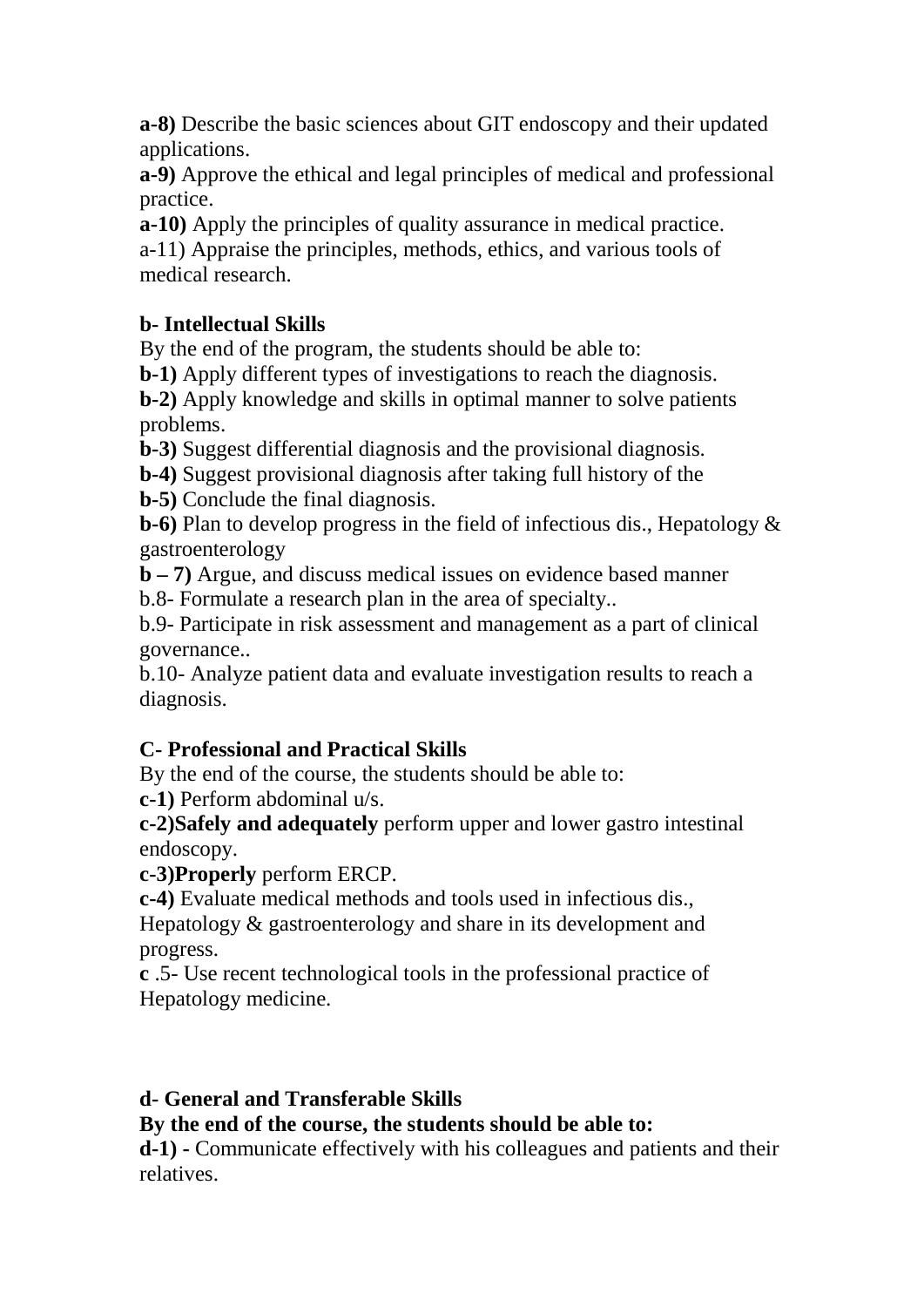**d-2) -** Manage scientific seminars, with good time management

**d-3)** Continuously improve his practice based on constant self evaluation and lifelong

learning.

**d-4**) Train juniors and evaluate their performance.

### **3-Academic Standards:**

- External References selected to confirm the appropriateness of the Academic

standards: NARS : Academic Reference Standards(ARS) ) National Liver Institure academic reference standards for MD degree postgraduate

**Hepatology medicine** (Annex 1): for this

program were compiled according to the general Academic Reference Standards provided by the national authority for quality assurance and accreditation of education (naqaae) for postgraduate programs(published on February 2009).

This program ARS were approved by the Institute council on **3b. Comparison between ARS and ILOS of the program** (Annex 2 )**. \*Program External References ( Bench marks) :**

**1\_ACGME (Accreditation council for graduate medical education). http://www.acgme.org/acWebsite/navPages/nav\_public.asp**

**2\_Mayo clinic Gastroenterology and Hepatology Board Review (http://www.ebook3000.com/Mayo-Clinic-Gastroentrology-and-Hepatology-Board-Review-3rd-edition-23341.html).**

**4-Curriculum Structure and Contents**

**4.a- Program duration (credit hours:60 credit hours**

**4.b- Program structure:**

|             | Lecture   | Tutorials/      | Laboratory/      | <b>Others</b> | <b>Total</b>   |
|-------------|-----------|-----------------|------------------|---------------|----------------|
|             |           | <b>Seminars</b> | <b>Practical</b> |               |                |
| <b>HEPT</b> |           |                 |                  |               |                |
| 816         | 18        |                 | <b>10</b>        |               | 28             |
| <b>HEPT</b> |           |                 |                  |               |                |
| 817         |           |                 |                  |               | $\overline{2}$ |
| <b>HEPT</b> |           |                 |                  |               |                |
| 818         | $\cdot$ 5 |                 | .5               |               |                |
| <b>HEPT</b> |           |                 |                  |               |                |
| 819         |           |                 |                  |               |                |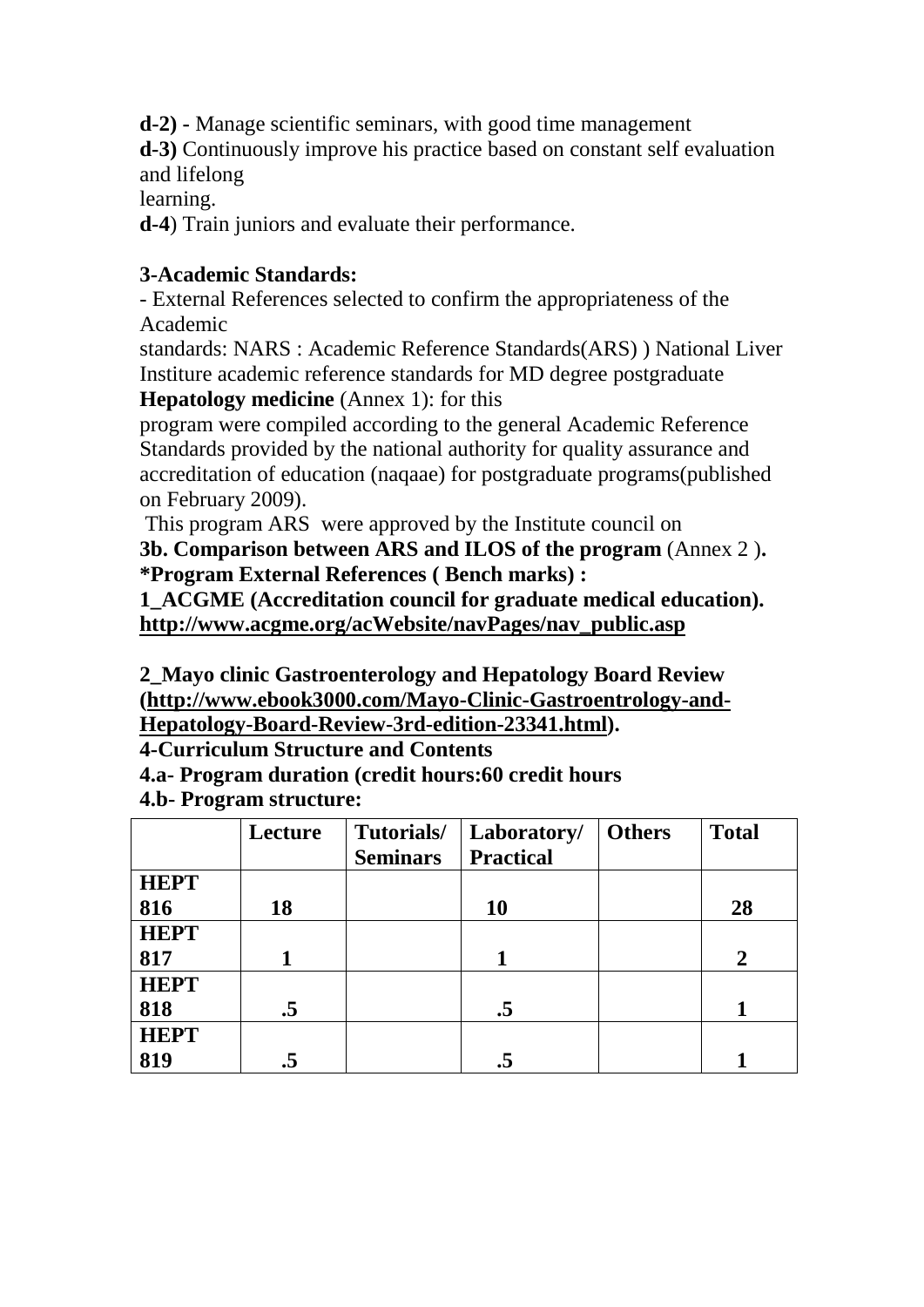| Logbook       |  |  |    |
|---------------|--|--|----|
| <b>Thesis</b> |  |  | 15 |
|               |  |  |    |

#### **5-Courses contributing to the programme:**

#### **a . Compulsory**

a1- Code No.**HEPT 816** Course Titles: HEPATOLOGY medicine No. of hours : 28 hours Program ILOs covered: Refer to Matrix

**a-2**Code No. HEPT817 Course Titles: GIT interventions No. of hours: 2 hours weekly Program ILOs covered: Refer to Matrix

a-3Code No. HEPT818 Course Titles: applied Biochemistry No. of hours: 1 hours weekly Program ILOs covered: Refer to Matrix

a-4Code No. HEPT819 Course Titles: applied pathology No. of hours: 1 hours weekly Program ILOs covered: Refer to Matrix

**b. Elective –non c. Optional – non**

**6. Program – Course ILOs Matrix. (Annex 3) 7.**

#### **Program admission requirements:**

 $\Box$  MS.c. degree in tropical Medicine with at least good level.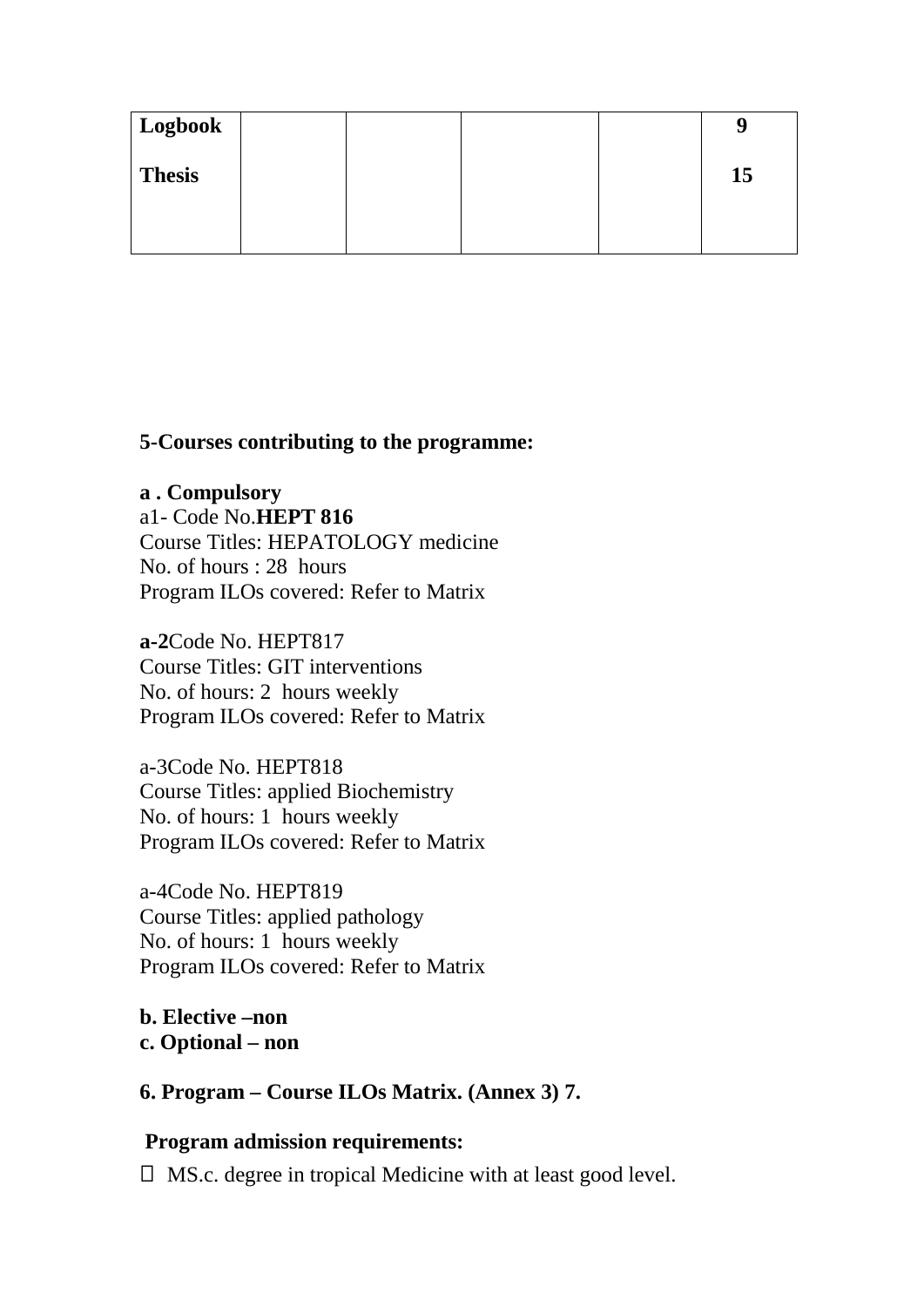Acceptance of work

 $\Box$  Selection criteria will be established by the Council of department.

## **8-Regulations for progression and Program completion**

 **(**for 18 month the student will study courses of second part and the assessment is written –oral and practical exam. Student must pass in the part (60% of mark) to finish his part.

**Thesis :** thesis are conducted in the field of

Hepatology Medicine and the student can choose its subject after passing at least the first semester and he can discuss it after 2 years of registering the protocol of the thesis provided that he

passed the second part and it has no marks. After discussion the graduate will receive the degree.

 $\Box$  **Log book** this book will contain all the activities that are done through the program and the student will not be allowed to enter the exam of the second part unless completing 75% of its activities.

 $\Box$  exam conducted twice /year in May and in November

## **9-Evaluation of program intended learning outcomes 9.1-Senior students:**

**Tool:** Ouestionnaires-Review of assessment method **Sample:** Students in the last year

## **9.2-Alumni**

**Tool:** Questionnaires **Sample:** Student finished M.Sc. within 5 years

## **9.3-Stakeholders (Employers)**

**Tool:** interviews **Sample:** directors of nearby laboratories and hospitals.

## **9.4-External Evaluator(s) External Examiner**

**Tool:** Reports **Sample:** External examiners in each course

*The Program specification should have attached to it all course specifications listed in the matrix.*

*We verify that all of the information required to*